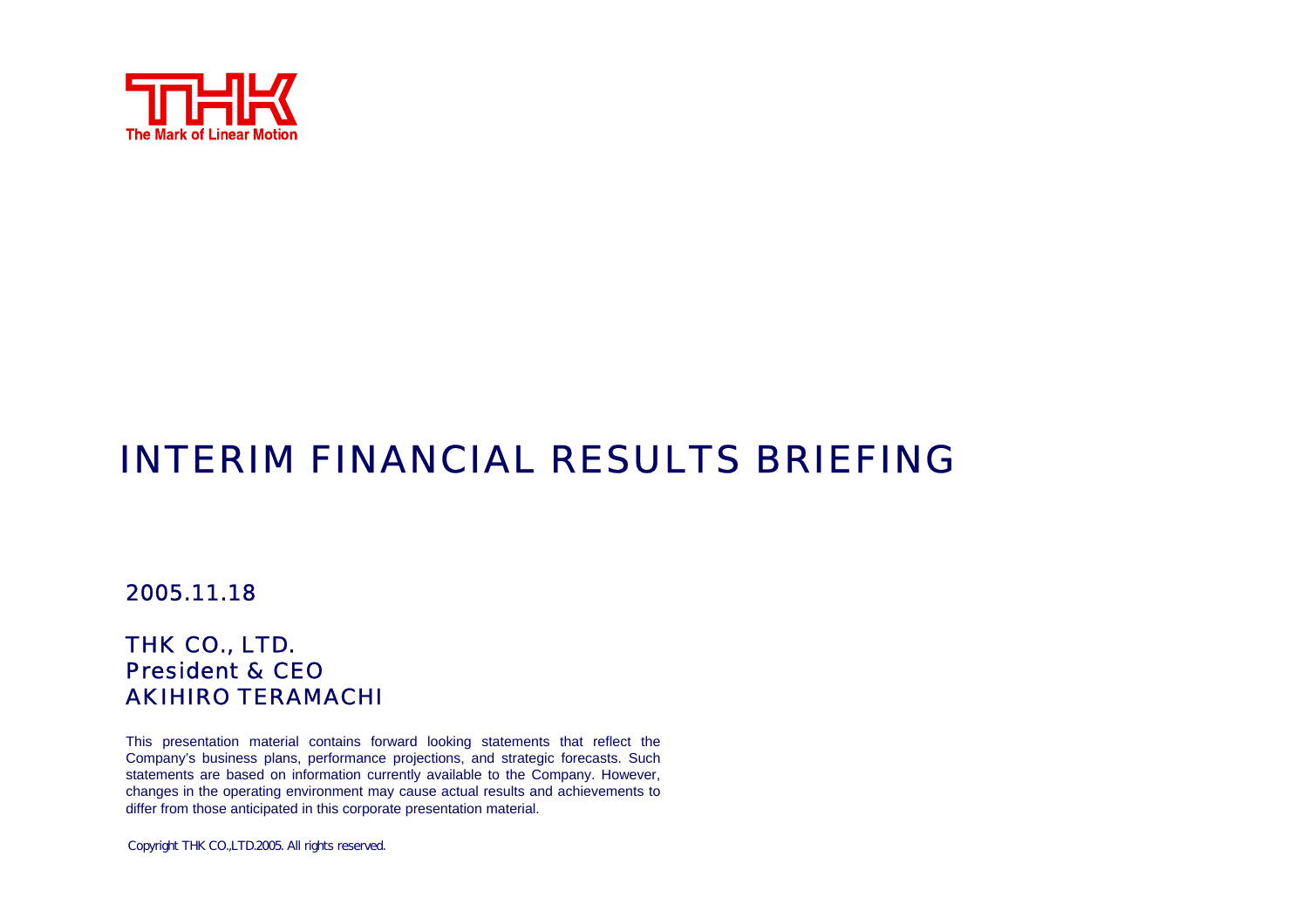#### Financial Results Highlight



**Ta** In the first half of the period ending March 2006, net sales totaled ¥75, 331 million, a reduction of ¥1,537 million (2.0%) over the first half of the previous term. Although revenue decreased when compared to the first half of the previous term, it was the 2n<sup>d</sup> highest revenue level in our history.

Operating income was ¥12,860 million, a reduction of ¥2,468 million (16.1%) over the first half of the previous term.

- $\mathcal{L}_{\mathcal{A}}$  In addition to a large 63.9% increase in machine tools bound for the Americas over the first half of the previous term, the results of a bullish trend in general machinery caused net sales to increase by 5.0%, or ¥6,466 million, over the first half of the previous term.
- $\mathcal{L}^{\mathcal{L}}$  Despite the lack of growth in electronics in Europe, machine tools and general machinery transitioned well and net sales increased by 6.1% to ¥8,451 million. Additionally, fixed production costs increased due to an increase in facilities and employees in European subsidiaries, a measure taken in order to strengthen the local production system. However, the operating profit margin increased over the first half of the previous term as a result of more favorable SG&A expenses.
- $\mathbf{r}$  As for Asia, in order to strengthen management and domestic sales strength in China, for which growth is expected in the future, increase the speed with which decisions are made and improve effectiveness through the unified management of redundant functions among independent companies, we established THK (China) Co., Ltd. in September 2005 as a unifying company in China.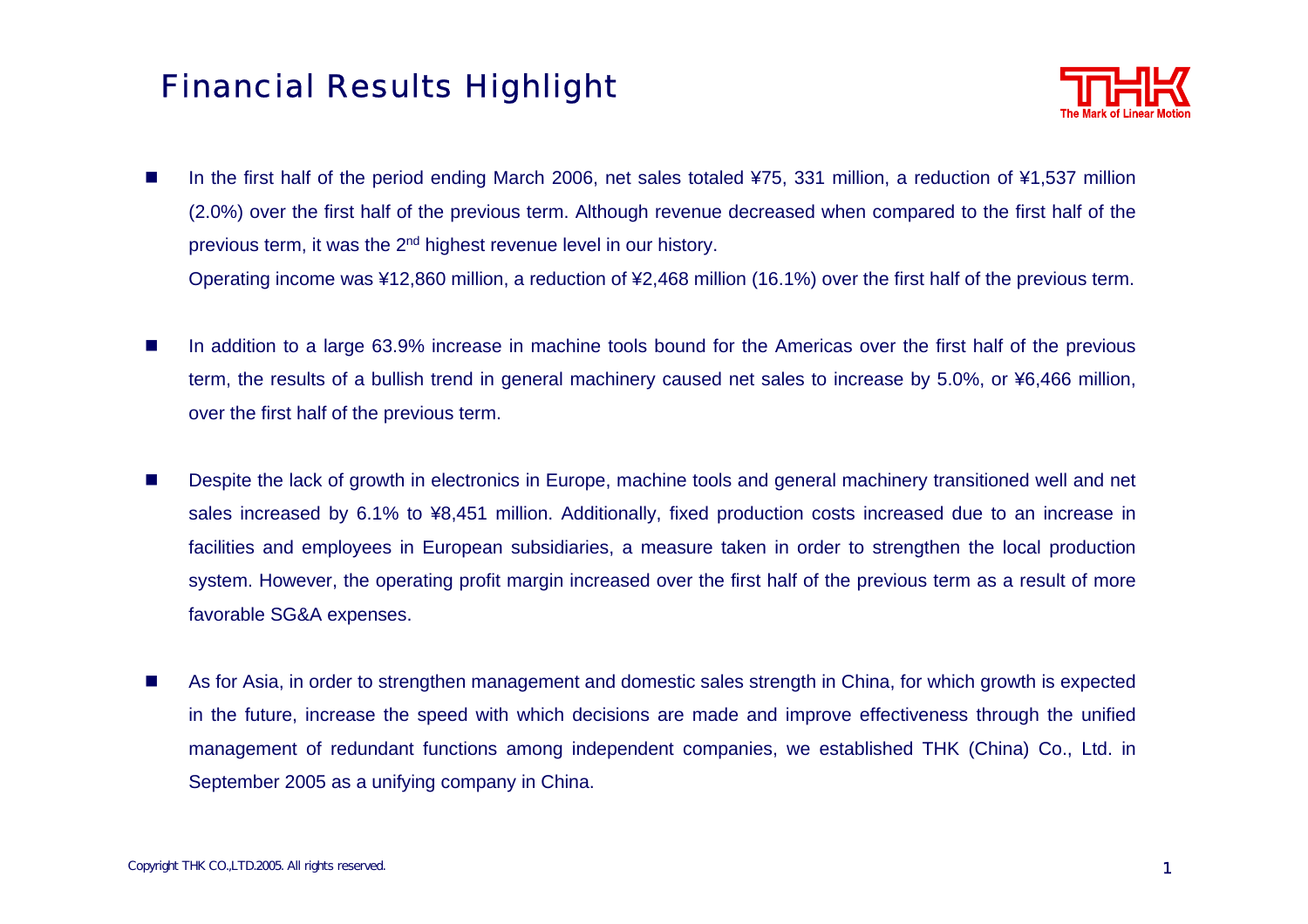## Consolidated Subsidiaries and Affiliated Companies



Change in consolidated subsidiaries from previous period

#### Increased:

THK(CHINA) CO., LTD (China) Beldex Korea Corporation (South Korea)

| Company                                            | Location           | Percentage of<br>ownership voting<br>rights |
|----------------------------------------------------|--------------------|---------------------------------------------|
| <b>TALK SYSTEM CORPORATION</b>                     | <b>Tokyo</b>       | 98.90                                       |
| <b>Beldex Corporation</b>                          | <b>Tokyo</b>       | 94.73                                       |
| THK NIIGATA CO., LTD                               | Niigata            | 70.00                                       |
| DAITO SEIKI CO., LTD                               | <b>Tokyo</b>       | 100.00                                      |
| THK Holdings of America, L.L.C.                    | America            | 100.00                                      |
| THK America, Inc.                                  | America            | 100.00                                      |
| THK Manufacturing of America, Inc                  | America            | 100.00                                      |
| THK Neturen America, L.L.C.                        | America            | 50.00                                       |
| THK Europe B.V.                                    | <b>Netherlands</b> | 100.00                                      |
| <b>THK GmbH</b>                                    | Germany            | 100.00                                      |
| THK FRANCE S.A.S.                                  | France             | 100.00                                      |
| THK Manufacturing of Europe S.A.S.                 | France             | 100.00                                      |
| <b>PGM Ballscrews Ireland Ltd.</b>                 | Ireland            | 98.97                                       |
| THK TAIWAN CO., LTD                                | <b>Taiwan</b>      | 94.99                                       |
| <b>DALIAN THK CO., LTD</b>                         | China              | 70.00                                       |
| THK SHANGHAI CO., LTD                              | China              | 100.00                                      |
| THK MANUFACTURING OF CHINA<br>(WUXI) CO., LTD.     | China              | 100.00                                      |
| THK MANUFACTURING OF CHINA<br>(LIAONING) CO., LTD. | China              | 100.00                                      |
| THK (CHINA) CO., LTD                               | China              | 100.00                                      |
| <b>Beldex Korea Corporation</b>                    | South Korea        | 100.00                                      |
| <b>SAMIC LMS CO., LTD</b>                          | South Korea        | 33.34                                       |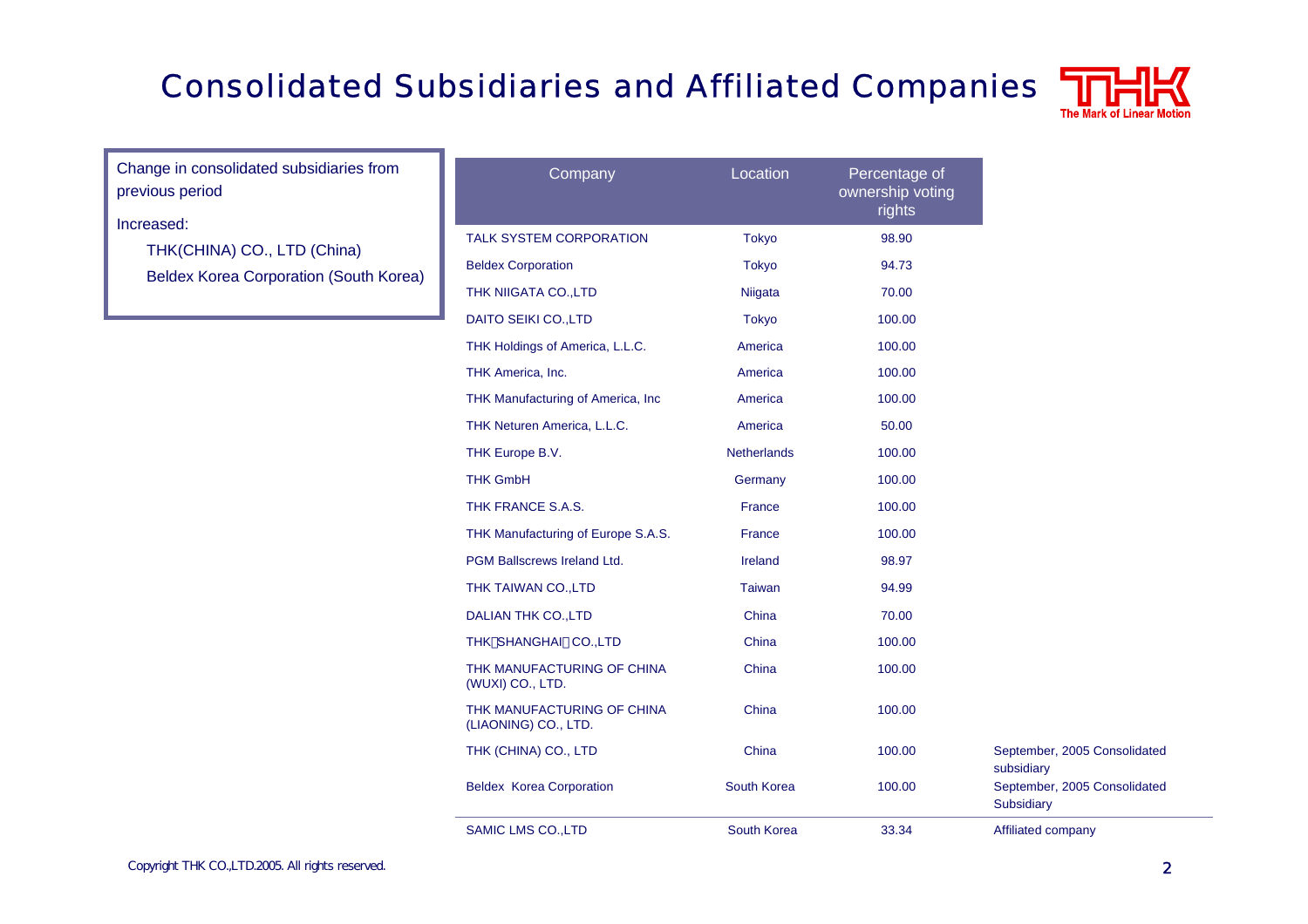#### Trends in Net Sales





| 1US\$ | ¥118.71 | 113.26 | 108.51 | 107.96 | 106.10 |
|-------|---------|--------|--------|--------|--------|
| 1EUR  | ¥131.19 | 130.85 | 133.17 | 135.76 | 136.26 |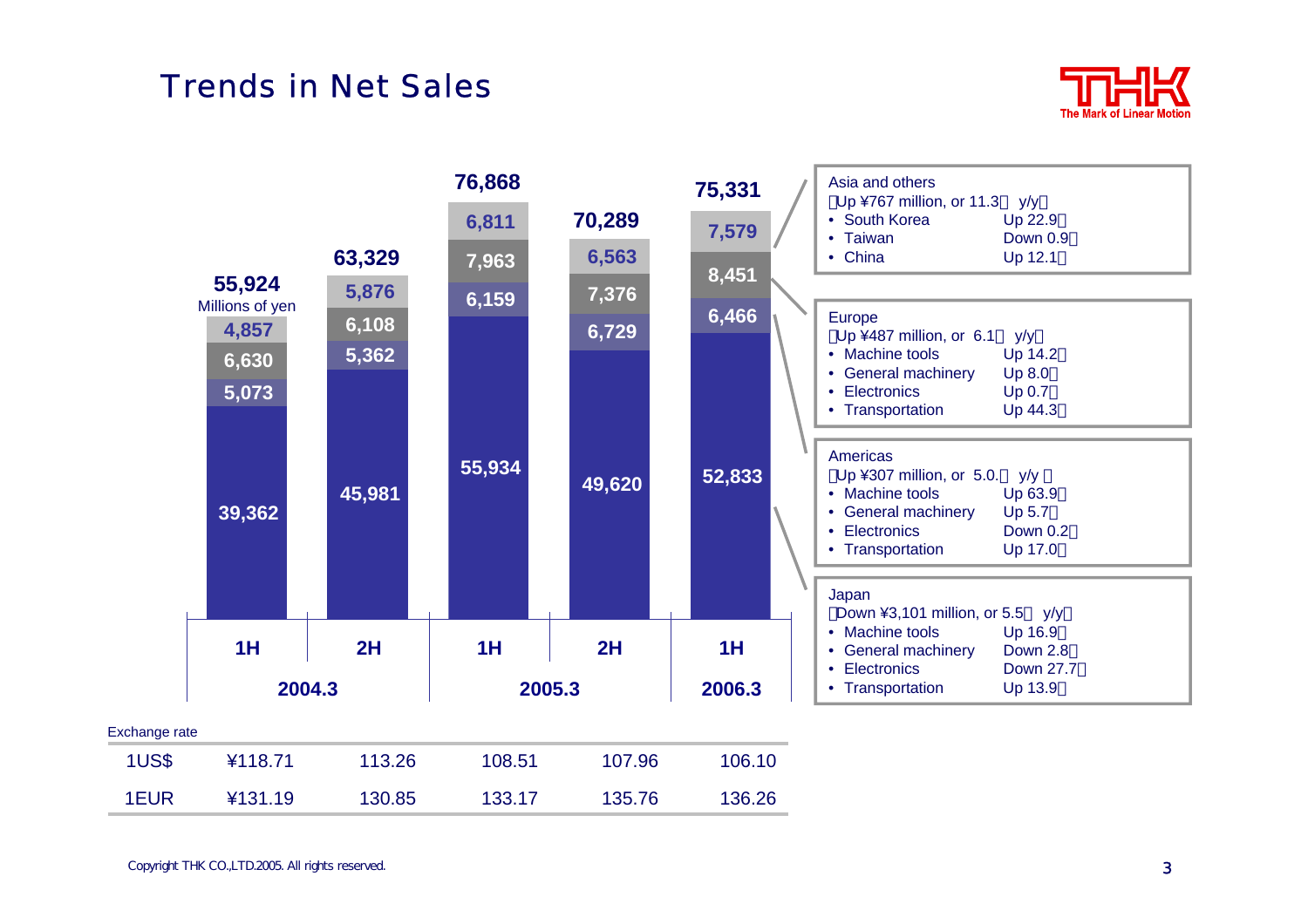#### Trends in Cost Ratio and Net Sales



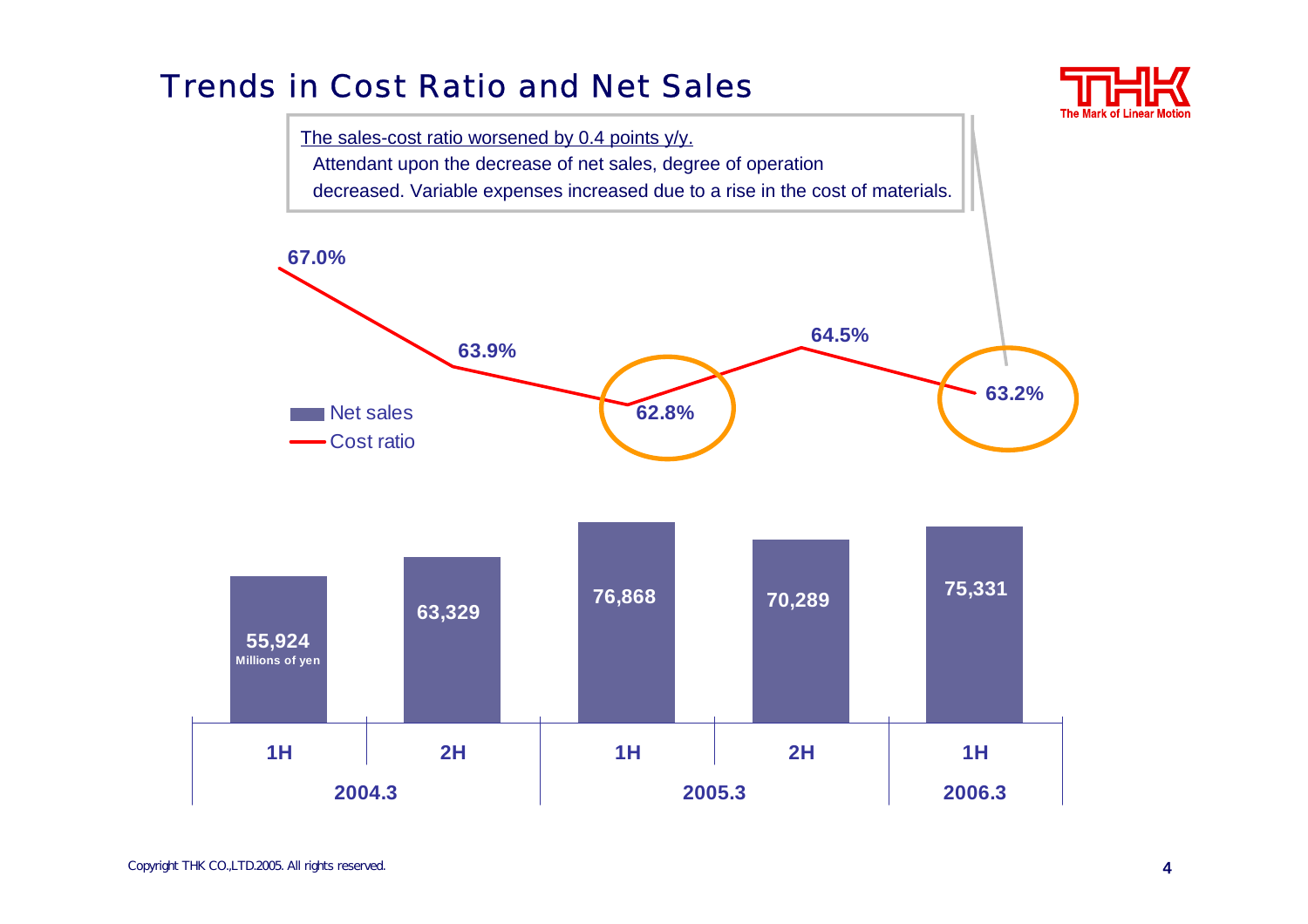#### Trends in SG&A



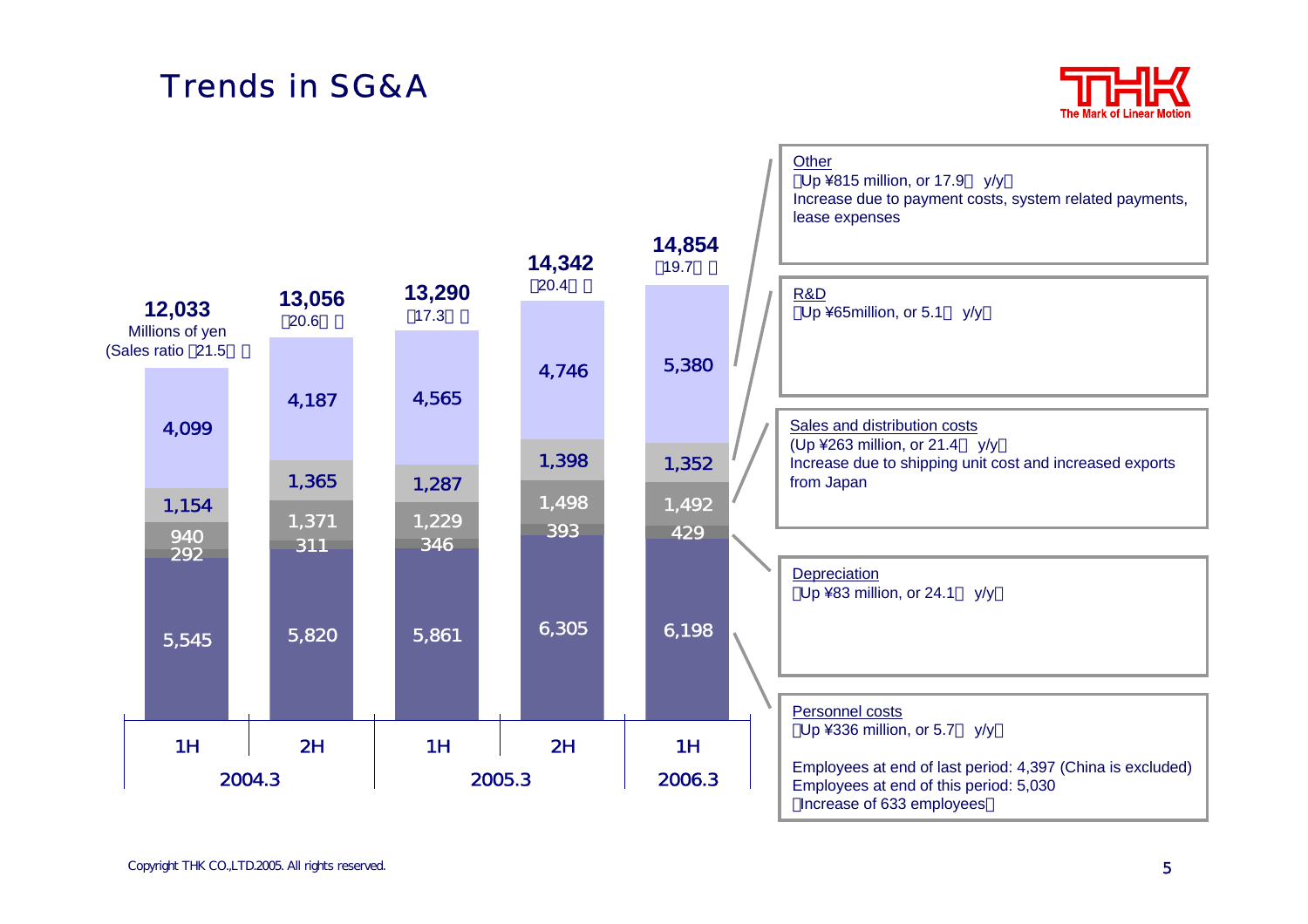## Operating Profit and Operating Profit Margin





#### Copyright THK CO.,LTD.2005. All rights reserved. **6**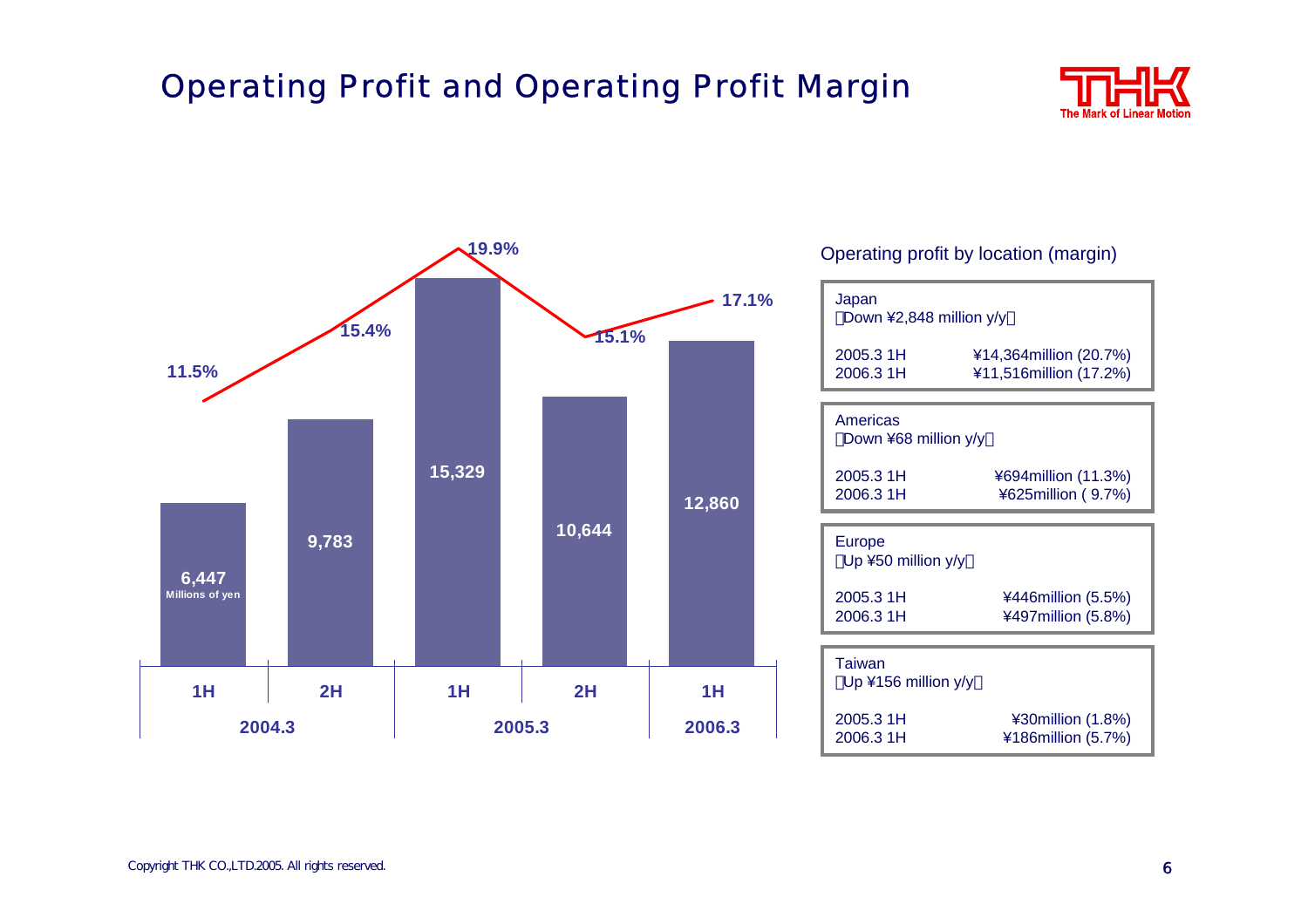#### Trend in Net Income



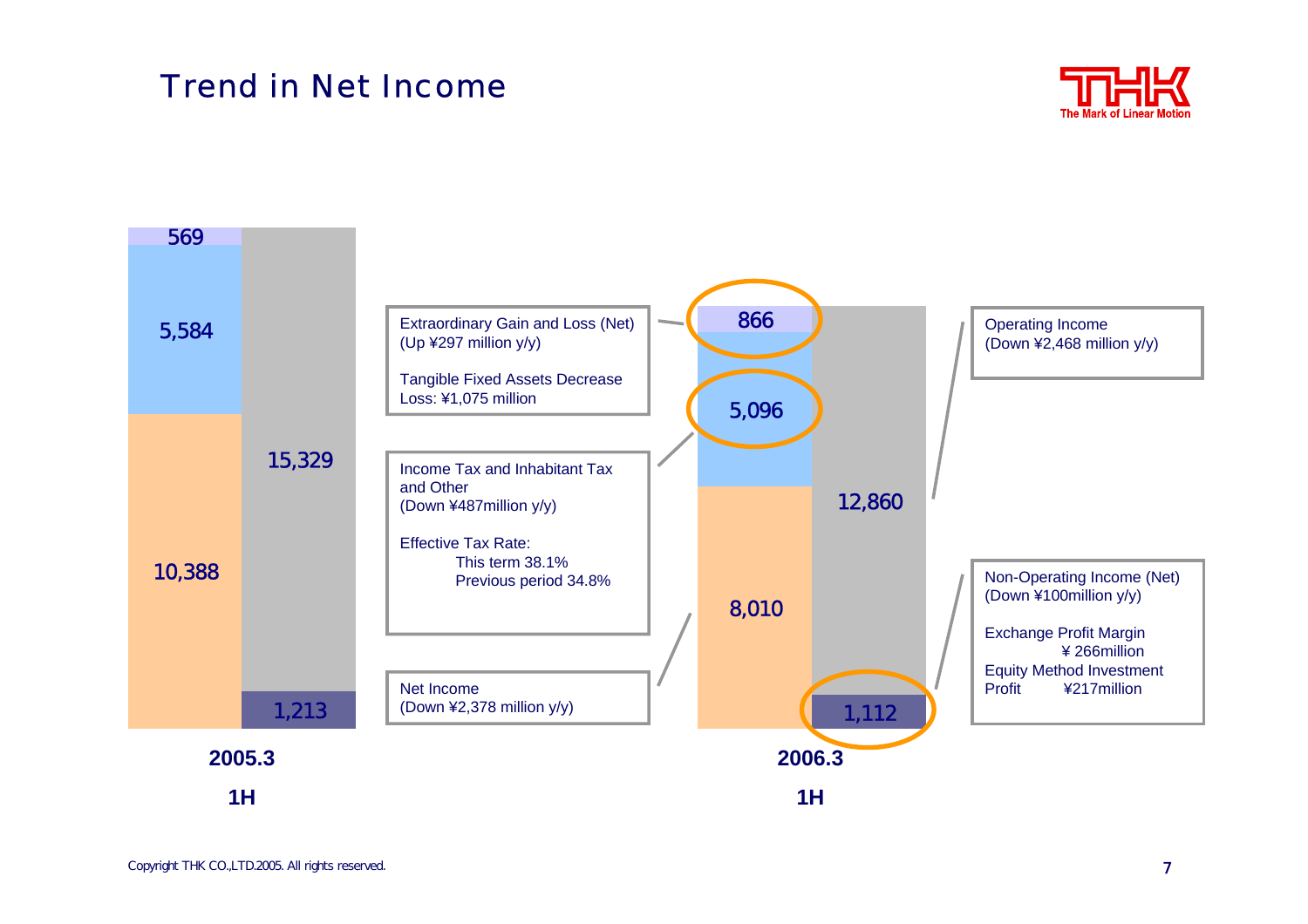#### Asset Trends



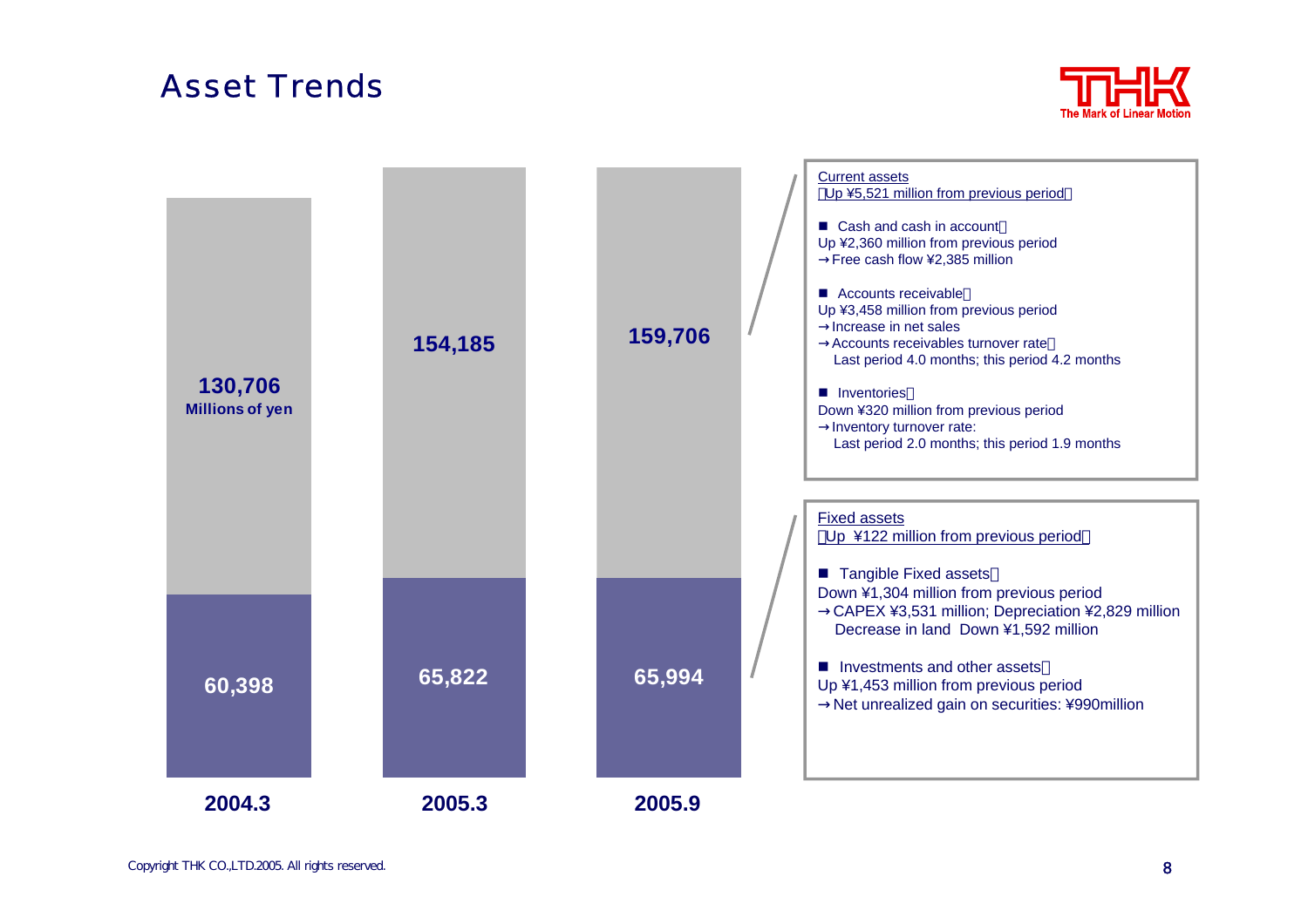## Trends in Liabilities and Equity



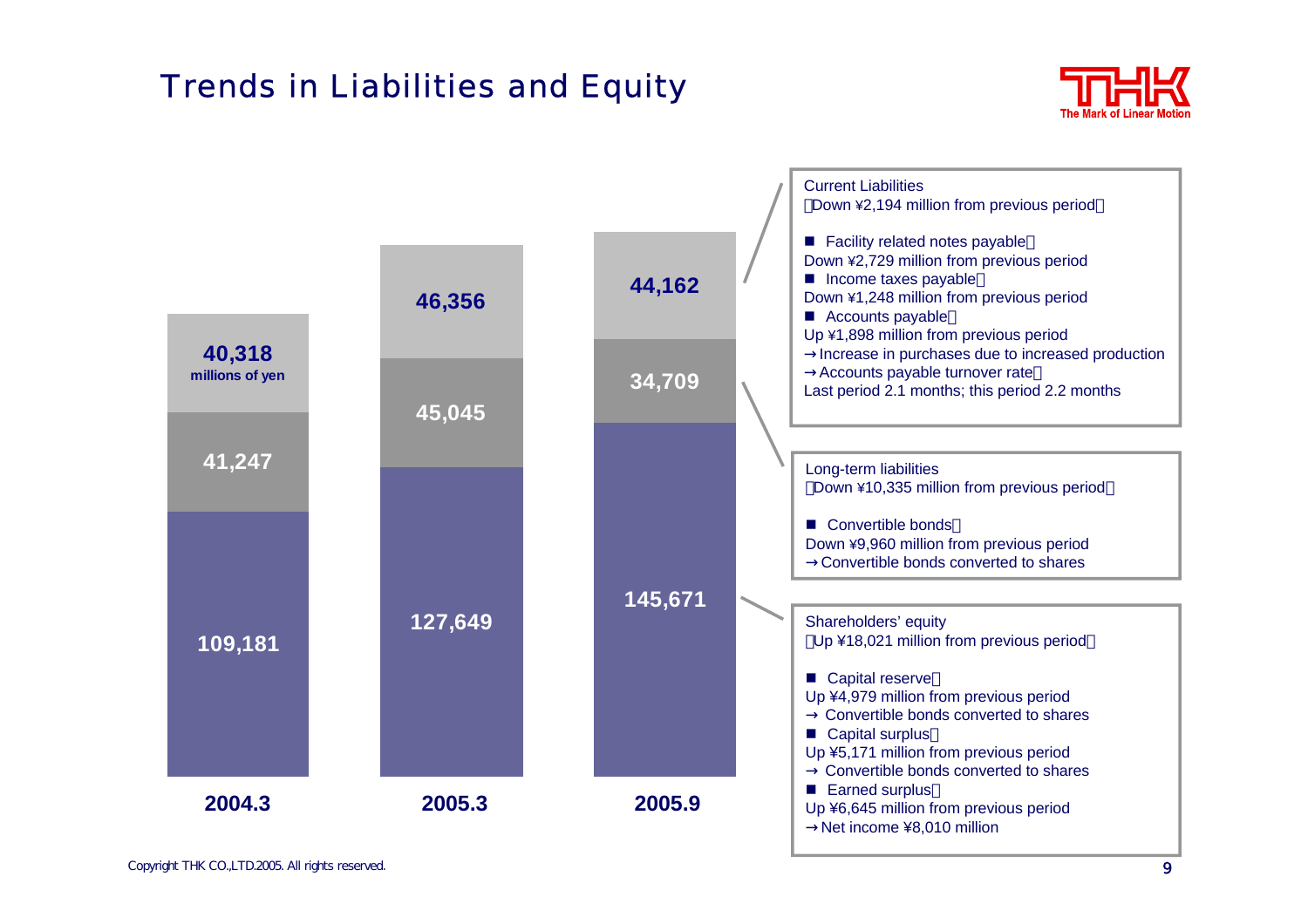#### Cash Flow Trends